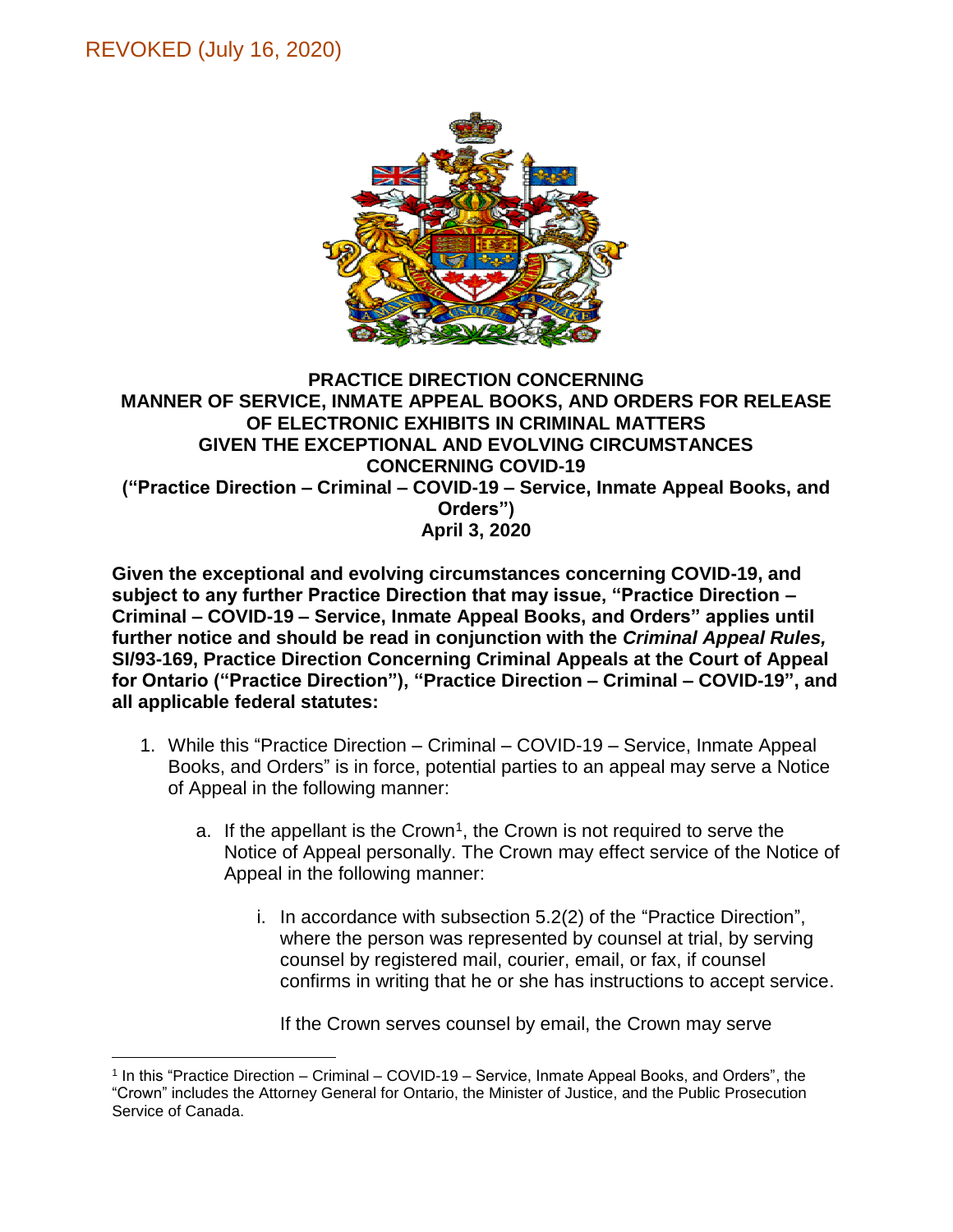counsel and file with the court simultaneously, by way of a single email addressed to counsel and the court. If the Crown serves and files by a single email, the Crown should include in that email counsel's confirmation that he or she has instructions to accept service; or

- ii. In the case of service upon a self-represented person, by serving that person:
	- 1. By registered mail or courier to the person's last known address, where a reasonable effort has been made to obtain a current one; or
	- 2. By email or fax.
	- 3. In Part XX.1 appeals, the parties should continue to be aware of special considerations when serving court documents, as outlined in subsection 18.2(1) of the "Practice Direction".
	- 4. After serving the person in one of these ways, the Crown shall file the Notice of Appeal, along with proof of service, with the court.
- b. If the appellant is the accused:
	- i. In non-inmate appeals and for appeals that are *not* under Part XX.1 of the *Criminal Code*, in accordance with subsection 5.2(1) of the "Practice Direction", electronically filing or mailing a Notice of Appeal to the Court of Appeal within the prescribed time<sup>2</sup> will constitute serving and filing.
	- ii. Subrules 5(a) and 39(3) of the *Criminal Appeal Rules* continue to provide the manner of service for inmate appeals and appeals under Part XX.1.
	- iii. In accordance with subrules 10(1) and 39(7) of the *Criminal Appeal Rules* and subsection 5.2(1) of the "Practice Direction", the Court of Appeal will forward the Notice of Appeal to the appropriate respondent Crown forthwith, by electronic or other means. Please note that the Notice of Appeal is the only document that is automatically forwarded by the court to the Crown.
	- iv. In all counsel matters, on the same day as counsel files the Notice of Appeal with the court, counsel for the appellant shall also provide

 $\overline{a}$ 

<sup>2</sup> The prescribed times have been extended in "Practice Direction – Criminal – COVID-19".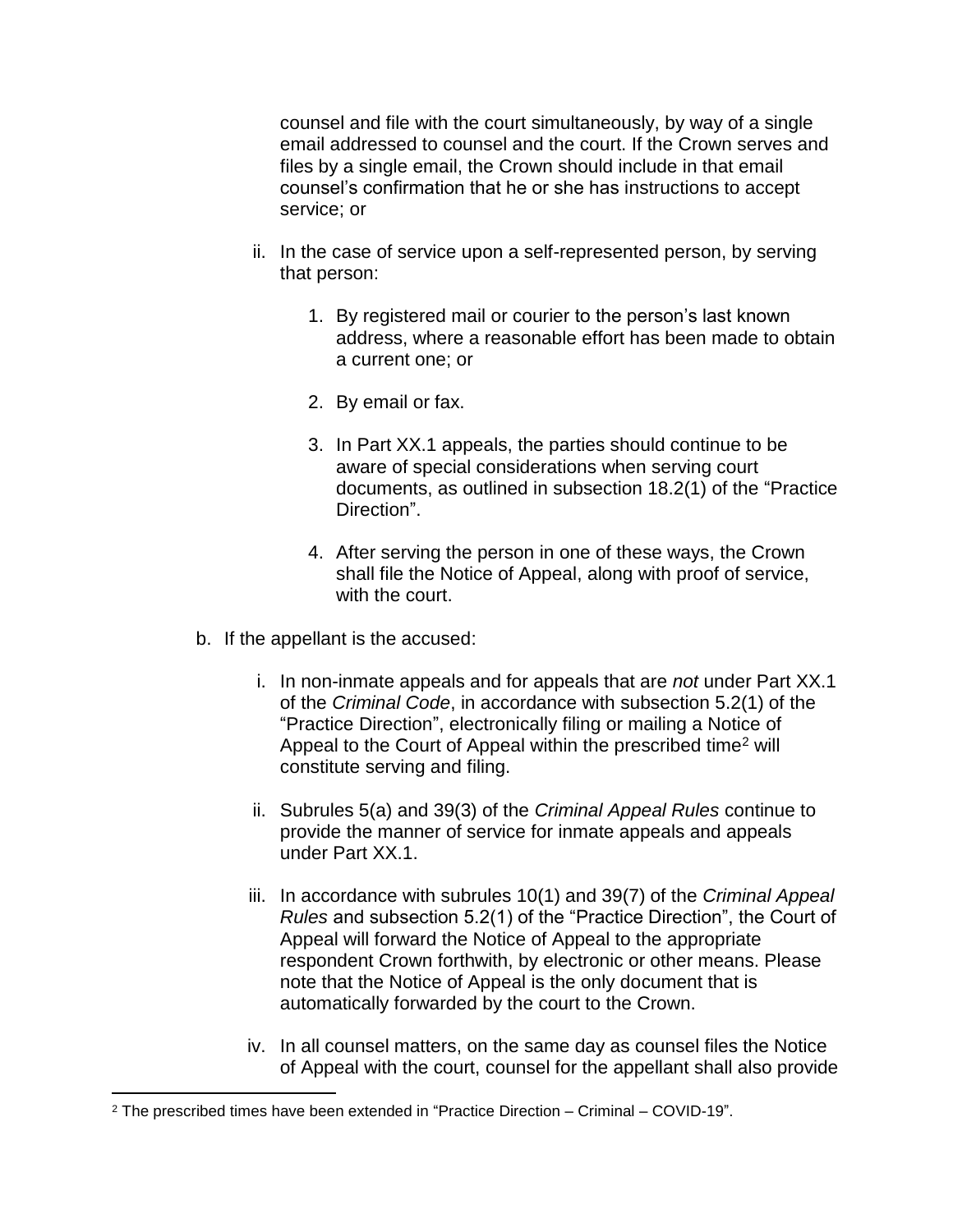a copy of the Notice of Appeal to the Crown, by email through the applicable Crown's e-service address. Counsel may provide a copy of the Notice of Appeal to the Crown at the same time as filing the Notice of Appeal by way of a single email addressed to the Crown and the court.

- v. Please note that public counter services at the Court of Appeal are closed effective March 23, 2020.<sup>3</sup>
- c. This "Practice Direction Criminal COVID-19 Service, Inmate Appeal Books, and Orders" is subject to the court's discretion to order substituted service of a Notice of Appeal where a respondent cannot be found pursuant to s. 678.1 of the *Criminal Code*.
- 2. The parties shall comply with any Practice Direction regarding the electronic conduct of matters, including "Practice Direction Regarding the Electronic Conduct of Matters During the COVID-19 Emergency" (forthcoming) and the [Guidelines for Filing Electronic Documents at the Court of Appeal for Ontario](https://www.ontariocourts.ca/coa/en/notices/pd/electronic-filing.htm) in filing documents with the court.
- 3. The court will accept for filing Crown Notices of Appeal where service has been effected within the prescribed appeal period, even if the Notice of Appeal is filed outside the prescribed period, so long as the Notice of Appeal is filed within a reasonable time following service.
- 4. In accordance with subsection 5.2(3) of the "Practice Direction", no other document need be served personally. In particular, a notice of abandonment under Rule 30 of the *Criminal Appeal Rules* may be served in accordance with paragraph 1 of this "Practice Direction – Criminal – COVID-19 – Service, Inmate Appeal Books, and Orders" and need not be served personally on the other party.
- 5. Motions for the release of original electronic exhibits entered at trial will no longer be required for counsel matters. Electronic exhibits will be released to counsel along with the other exhibits, in accordance with the usual process. Electronic exhibits released to counsel must be included in the appeal book, in electronic form.

No sealed materials, electronic or otherwise, will be released to the parties without a court order.

6. Subrule 25(3) of the *Criminal Appeal Rules* sets out what the Crown must include in appeal books for inmate appeals. Pursuant to subrule 25(4), while this "Practice Direction – Criminal – COVID-19 – Service, Inmate Appeal Books, and Orders" is in force, the Crown is excused from strict compliance with the

 $\overline{a}$ <sup>3</sup> See [Notice of Public Counter Services \(March 23, 2020\).](https://www.ontariocourts.ca/coa/en/notices/covid-19/public-counter.htm)